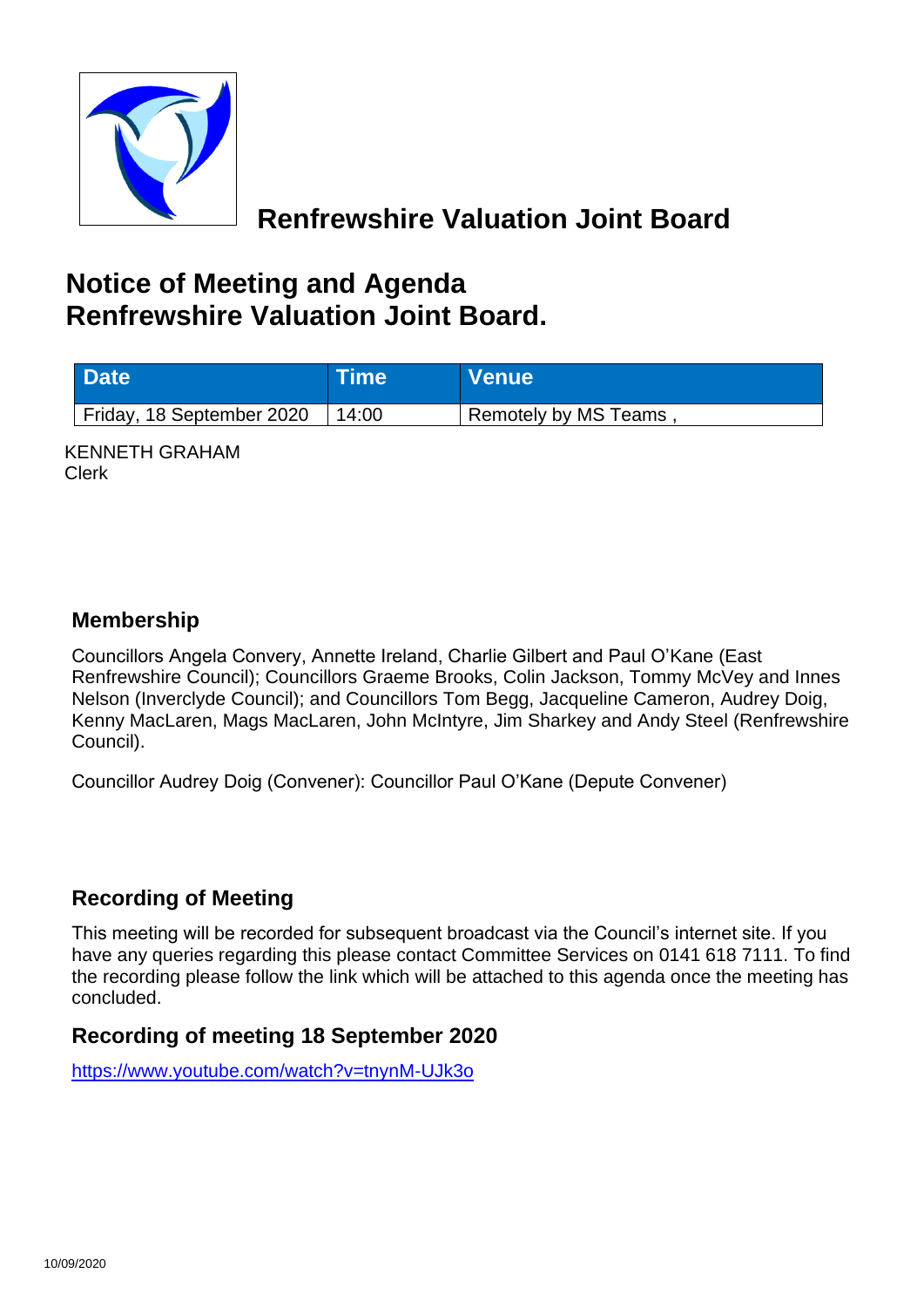### **Items of business**

## **Apologies**

Apologies from members.

#### **Declarations of Interest**

Members are asked to declare an interest in any item(s) on the agenda and to provide a brief explanation of the nature of the interest.

| 1                       | <b>Minute</b>                                                    | $5 - 12$   |
|-------------------------|------------------------------------------------------------------|------------|
|                         | Minute of meeting of this Joint Board held on 29 May 2020.       |            |
| $\mathbf{2}$            | <b>Revenue Budget Monitoring</b>                                 | $13 - 16$  |
|                         | Report by Treasurer.                                             |            |
| 3                       | <b>Annual Audit Report on the Annual Accounts 2019/20</b>        | $17 - 84$  |
|                         | Report by Treasurer.                                             |            |
| 4                       | <b>COVID-19 - Guide for Audit and Risk Committees</b>            | $85 - 98$  |
|                         | Report by Treasurer.                                             |            |
| 5                       | <b>Barclay Update / Service Review</b>                           | $99 - 100$ |
|                         | Report by Assessor and Electoral Registration Officer.           |            |
| 6                       | <b>COVID-19 Risk Register</b>                                    | 101 - 114  |
|                         | Report by Assessor and Electoral Registration Officer.           |            |
| $\overline{\mathbf{r}}$ | <b>Corporate Risk Register</b>                                   | 115 - 144  |
|                         | Report by Assistant Assessor and Electoral Registration Officer. |            |
| 8                       | <b>Electoral Update - Canvass 2020</b>                           | 145 - 154  |
|                         | Report by Assessor and Electoral Registration Officer.           |            |
| 9                       | <b>Performance Report</b>                                        | 155 - 158  |
|                         | Report by Assistant Assessor and Electoral Registration Officer. |            |
| 10                      | <b>Non-domestic Appeals</b>                                      | 159 - 172  |
|                         | Report by Assistant Assessor and Electoral Registration Officer. |            |
| 11                      | <b>Progress Update Review Report - Records Management</b>        | 173 - 190  |
|                         | <b>Plan</b>                                                      |            |
|                         | Report by Assistant Assessor and Electoral Registration Officer. |            |
| 12                      | <b>Information Handling Policy</b>                               | 191 - 204  |
|                         | Report by Assistant Assessor and Electoral Registration Officer. |            |